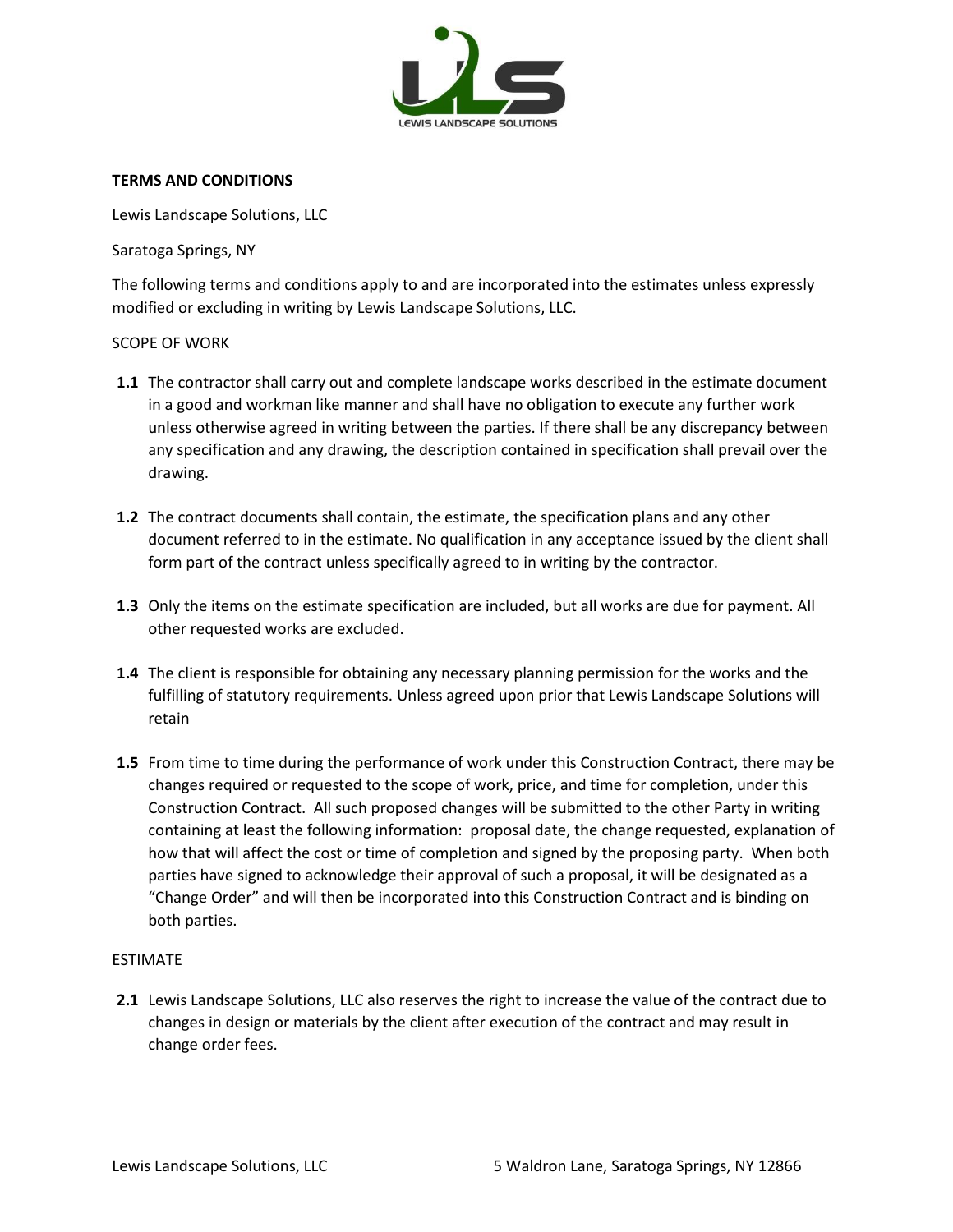

**2.2** Acceptance of the estimate involves acceptance of these terms in conditions of the contract documents. This represents a binding contract between the parties. It should be noted by client that any attempt to cancel by the client will involve the client being liable to cancellation fee and any loss of expenses incurred as a result at the discretion of contractor. (Up to a maximum of 50% of the total of estimate.)

### PAYMENT

- **3.1** The client accepts that he/she will pay the contractor the full contract sum (all costs incurred) together with any tax properly chargeable upon the contract.
- **3.2** A deposit of 50% down will be required 2 weeks prior to the start date (long lead items may require deposit sooner). Payment for the remainder will be due upon completion. Payments are immediately due on receipt of invoice. The client will pay any extra works, or costs due to unknown difficulties or changes, which are not within the estimate.
- **3.3** Larger contracts may be broken into payments by draw. Frequency and amount will be agreed upon by client and contractor.
- **3.4** Lewis Landscape Solutions, LLC will only ask for the estimate price, unless there are any unforeseeable difficulties, or the work has been increased. In either case all work will be paid for.

#### SITE

- **4.1** The client warrants the site is free of underground problems including pipes, cables, stumps, sewage drains and waste materials. Where problems are found underground the contractor shall be entitled to charge for additional work necessary and properly executed by the contractor to complete the work.
- **4.2** Lewis Landscape Solutions, LLC shall be free from any liabilities (including structural or accidental) when using machinery, except for accidents caused by its improper use.
- **4.3** Any material, refuse or debris required to be removed from the site to execute the contract, not in the estimate, may be billed for hauling and dumping.

# DELAY/DISRUPTION

**5.1** Lewis Landscape Solutions, LLC undertakes to use all reasonable endeavors to complete the work within a reasonable time or by a specific date if agreed. Under no circumstances shall the contractor incur any liability to the client for any untimely performance.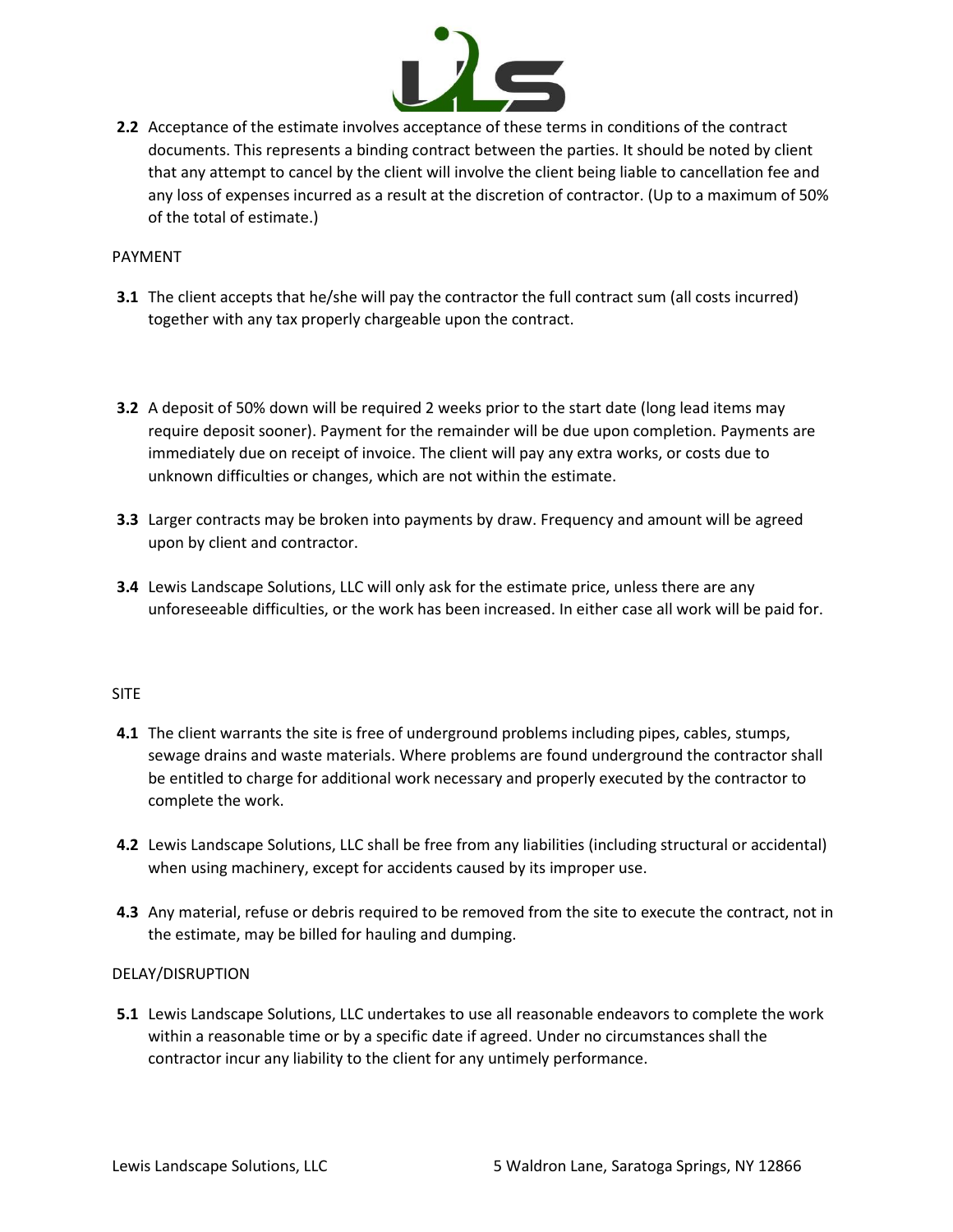

**5.2** Lewis Landscape Solutions, LLC shall not be held responsible for any delays caused by weather which make contract execution impossible.

#### MATERIALS ON-SITE

- **6.1** Materials delivered to site become the responsibility of the client. The contractor accepts no responsibility for loss damage or expense after delivery of materials to site for any reason.
- **6.2** Any material brought to, or removed from the site, excess to the contractor's requirements remains the possession of and removable by the contractor who shall have the right to enter the site for that purpose.

# MAINTENANCE AFTER COMPLETION

**7.1** Lewis Landscape Solutions, LLC undertakes to execute the scope of this contract. The proper maintenance of the site however passes to the client upon practical completion, unless otherwise agreed in writing. Practical completion is deemed to take place as specified by the contractor.

# ACTING AGENTS

**8.1** Lewis Landscape Solutions, LLC has no responsibility, or liability for structural considerations, appearance of finish features, or overall management of works where an outside party has provided advice, drawings, or supervision, unless agreed in writing prior to start of contract. It is the responsibility of the agent to bring these terms of business to the attention of the client.

#### WARRANTIES

- **9.1** The contractor accepts no liability for any negligent act, omission, or any default under this contract, unless specifically agreed in writing.
- **9.2** Any structural or appearance of finished features is at the discretion of the contractor, unless agreed in writing by the client or agent prior to the start of works. Where a written specification for the appearance of a feature is provided to the contractor, it is the responsibility of the client or agent to request a small sample of this finished works prior to the start of that specific feature. The contractor is not liable for any works necessary because of such an omission. This applies to both client and agent
- **9.2** Lewis Landscape Solutions, LLC offers a two-year workmanship guarantee on all residential hardscape projects we build for homeowners. We offer one year workmanship guarantee on all commercial projects. Many of the materials we use are backed by their own guarantees and warranties also when properly installed.